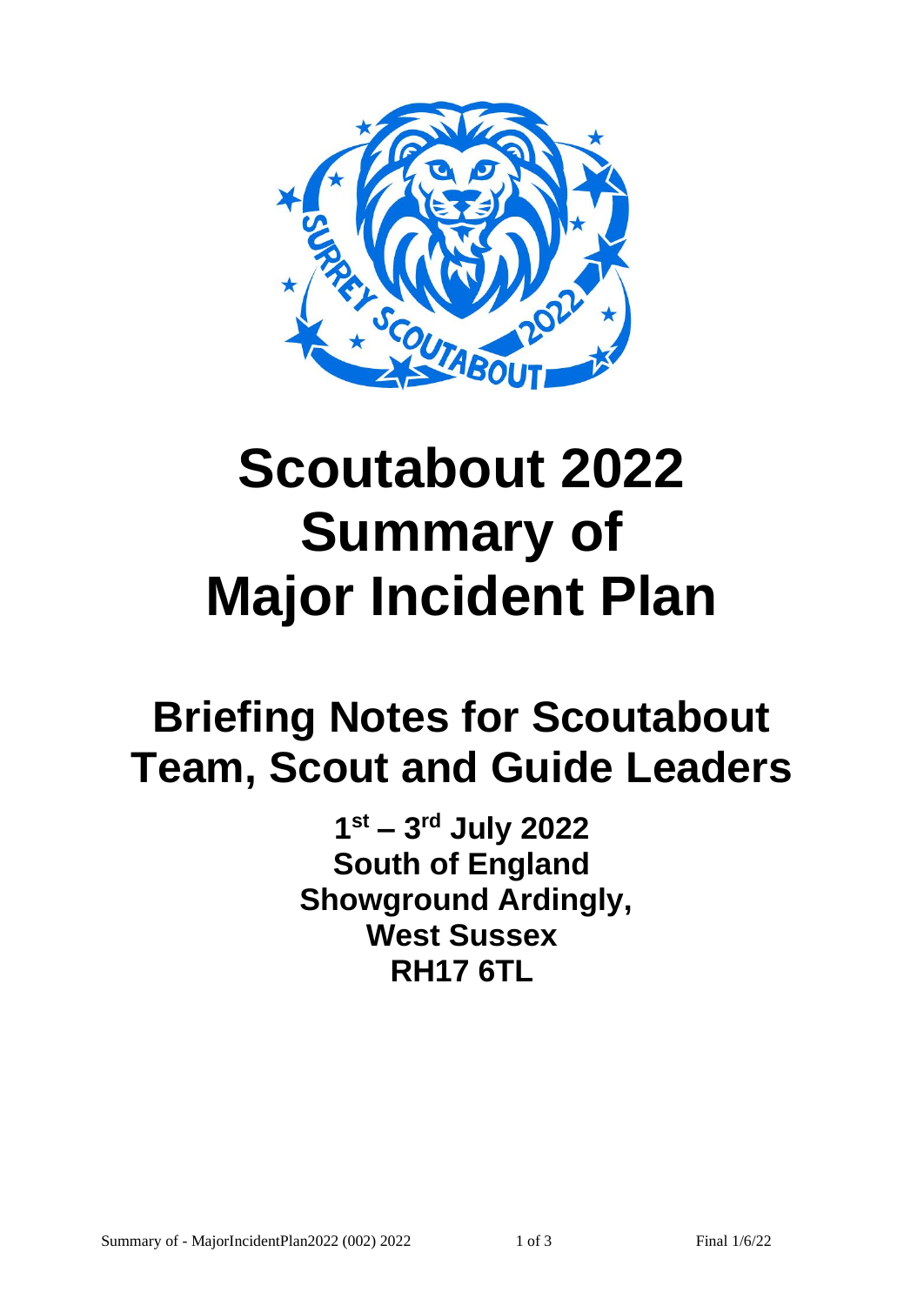### Summary of Major Incident Plan - Evacuation Procedures

| Roles & Responsibilities of Stewarding Team, Silver & Gold Groups                                                                                                 |                                                                                                                                                                                    |
|-------------------------------------------------------------------------------------------------------------------------------------------------------------------|------------------------------------------------------------------------------------------------------------------------------------------------------------------------------------|
| 1.                                                                                                                                                                | Major Incident Plan enacted by Silver Commander.                                                                                                                                   |
| 2.                                                                                                                                                                | Control room to Contact Emergency services & to dispatch internal resources to the scene under the<br>Command of the Incident Scene Bronze (Stewarding/Fire/First Aid Team Leader) |
| 3.                                                                                                                                                                | The following PA / Radio Announcement will be made                                                                                                                                 |
| "Will the Gold & Silver Commanders please report to the Norfolk Pavilion" (if compromised the alternate<br>substitute Stockman's Building will be announced)      |                                                                                                                                                                                    |
| Gold Commander (Event Chair) and Silver Commander (Safety Co-ordinator) to report to 1 <sup>st</sup> Floor Norfolk<br>Pavilion or alternate                       |                                                                                                                                                                                    |
| 4.                                                                                                                                                                | The following PA / Radio announcement will be given                                                                                                                                |
| "Will the Scoutabout Steering Committee please report to the Norfolk Pavilion" (if compromised the alternate<br>substitute Stockman's Building will be announced) |                                                                                                                                                                                    |
| Steering Committee to Report to 1st Floor of Norfolk Pavilion or alternate                                                                                        |                                                                                                                                                                                    |
| 5.                                                                                                                                                                | Deputy Stewarding/Control Room Team Leaders will report to the nominated briefing point for staff<br>assisting with the evacuation.                                                |

#### Roles & Responsibilities of ALL Scoutabout Staff (including Admin, Activities & Site services)

6. The following PA / Radio announcement will be given

*"Stand By Stand By - The Queens Scout is going to \*\*\*\*\*\*\*\*\*\*\*\*\*\*\*\*\*\*\*\*\*\*"*

All available / uncommitted Scoutabout Team should report to this point where instructions will be given.

7. Immediately prior to a public announcement of an evacuation the following PA / Radio message will be given to all event staff

*" Action! Action! The Queens Scout is now leaving by \*\*\*\*\*\*\*\*\*\*\*\*\*\*\*\*\*\*\*\*\*."* 

Detailed staff should assist with an orderly evacuation via the gate/gates named above.